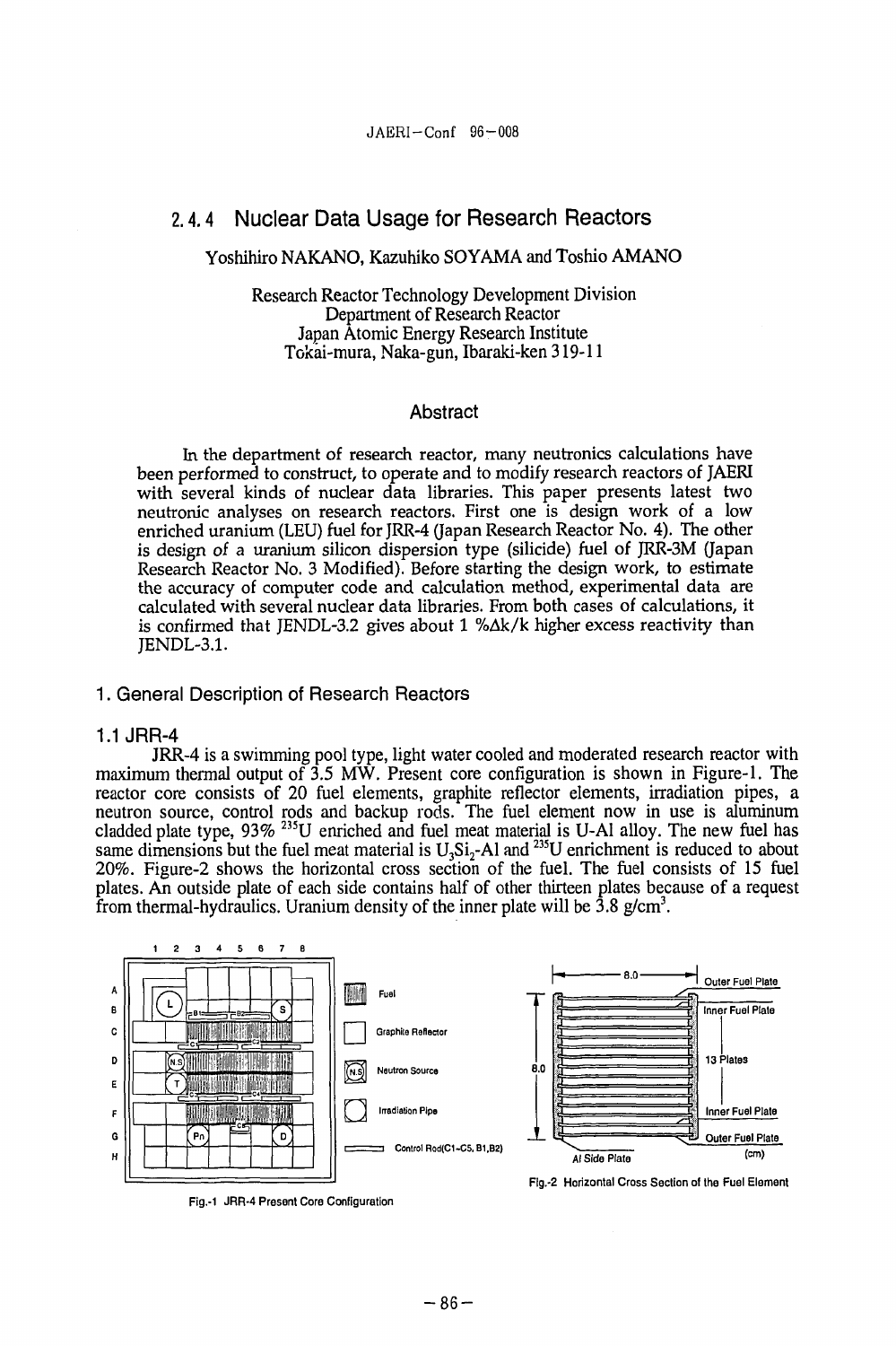### 1.2JRR-3M

JRR-3M is the latest research reactor in Japan. It achieved first criticality in March 1995 after the modification of old JRR-3. It is a swimming pool type, light water cooled and moderated research reactor with maximum thermal output of 20MW. The core consists of 26 standard fuel elements, 6 control elements wiili follower fuel elements, irradiation elements, beryllium reflector, heavy water reflector tank and neutron beam tubes. Figure-3 shows horizontal cross section of the core. The reactor uses ETR type fuel element with 20 fuel plates. The fuel meat is 20% enriched uranium aluminum dispersion type fuel (aluminide fuel) cladded with aluminum. It will be changed to 20% enriched uranium silicon dispersion type fuel (silicide fuel) with about 1.5 times of uranium loading and burnable poison to suppress the excess reactivity. Higher uranium loading enables higher burnup of discharged fuel and decreases the number of spent fuels.





## 2. Calculation

Computer codes used in the calculation are SRAC Code System<sup>[1]</sup> and MVP Code<sup>[2]</sup>. Nuclear data libraries are ENDF/B-IV<sup>[3]</sup>, JENDL-2<sup>[4]</sup>, JENDL-3.1<sup>[5]</sup> and JENDL-3.2<sup>[6]</sup>. For the calculation of JRR-4, SRAC and MVP codes are used. Before starting the design calculation of LEU fuel, JRR-4 HEU core at the commissioning test is analyzed to estimate the accuracy of the codes and methods. It is also big purpose to see how much is the change when nuclear data library is changed. For the JRR-3M calculation, experimental data of initial critical test is analyzed with MVP code to estimate the accuracy of the code and method.

## 2.1 Calculation of JRR-4

#### 2.1.1 Calculation with SRAC

The first step of the calculation is cell calculation of fuel element. Collision probability method is used in this step. Figure-4 shows calculation model of the fuel plate cell. One dimensional fixed source problem is solved with 107 group energy structure. Homogenized cross section of the plate cell is obtained. The next is cell calculation of the fuel element. Two dimensional fixed source problem is solved. The cross section of plate cell obtained in the previous calculation is used for this calculation. The number of energy group is 107. Figure-5 shows calculation model of the fuel element. From this calculation, homogenized cross section of the fuel element is obtained and energy group structure is collapsed from 107 to 6 or 8



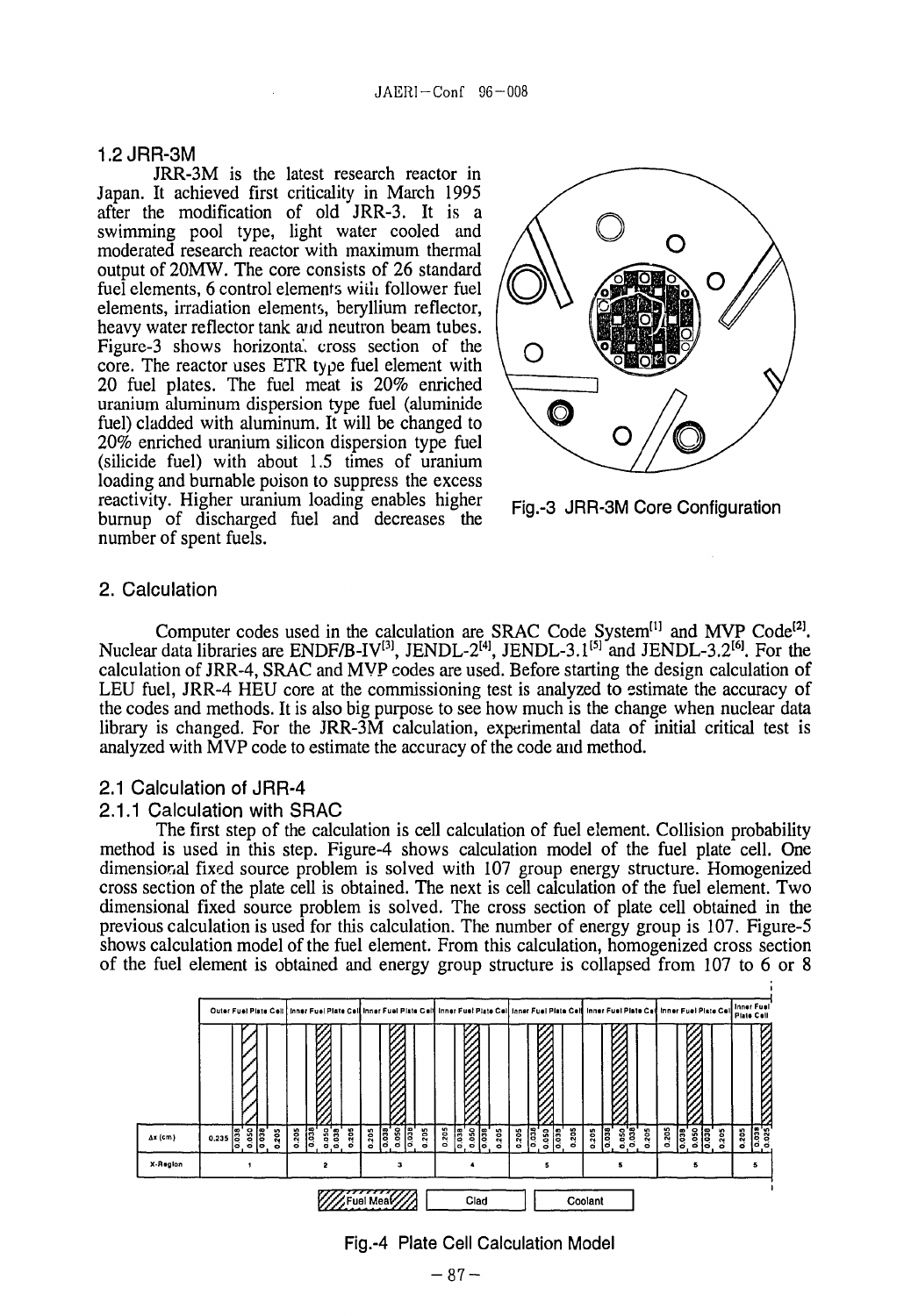#### group.

The second step is generation of few group cross section of reflector, irradiation pipe and other reactor core elements. To obtain the neutron spectra as weighting functions for the energy group collapsing, two dimensional diffusion calculation of the core is performed with 107 energy group. From this calculation, element and space dependent neutron spectra are obtained. Cross sections of the elements are collapsed using the spectra.

The third step is whole core calculation using three dimension diffusion theory. Effective multiplication factor, control rod worth, neutron flux and so on are obtained from this step.



**Fig.** 5 Element Cell Calculation Model

#### 2.1.2 Calculation With MVP

MVP is a continuous energy monte carlo code. It can treat JRR-4 core with fewest geometrical approximations. Active part of the fuel element is described exactly in the calculation. Other parts of the fuel elements and other core elements are divided into several horizontal planes and homogenized by atom number density in order to reduce geometrical complexity. Calculation is continued until small enough deviation is obtained.

#### 2.2 Calculation of JRR-3M

#### 2.2.1 Calculation with MVP

Active part of the fuel element is treated exactly. Other parts of the fuel element are divided into several horizontal planes and homogenized by atom density. Irradiation elements in the core, irradiation facilities in the D2O reflector tank, detectors in the core and reflector, beam tubes in the D2O reflector tank and other core elements are taken into account for the calculations as exactly as possible.

### 3. Results

#### 3.1 JRR-4

Table-1 is the excess reactivity( $k_{eff}$ , effective multiplication factor) of A-12 core calculated with MVP. A-12 core is the first critical core of JRR-4. The core consists of twelve A-type fuels. There are two kinds of HEU fuel for JRR-4. JRR-4 have been operated with maximum thermal output of 2.5MW using A-type HEU fuel elements for 10 years since the initial criticality. When the maximum power increased to 3.5 MW, B-type fuel elements were adopted and have been used since 1976. Table-1 shows MVP with JENDL-3.1 slightly underestimates the experimental value and gives a good C/E value. The combination of  $\tilde{M}V\tilde{P}$ and JENDL-3.2 overestimates the experimental value for  $0.6\%$  $\Delta$ k/k and gives about  $0.9\%$  $\Delta$ k/k higher excess reactivity than JENDL-3.1.

Table-2 is the results of criticality calculation of A-4+B-12 core. The core consists of four A-type elements and twelve B-type elements. JENDL-3.1 underestimates experimental data for about 0.6%Ak/k and JENDL-3.2 overestimates it for about 4%Ak/k. Difference between two libraries is about 1.0%Ak/k.

Table-3 is the results of excess reactivity of silicide core. SRAC code gives about 0.4% $\Delta$ k/k lower reactivity than MVP. JENDL-3.2 gives about 0.8% $\Delta$ k/k higher reactivity than JENDL-3.1.

Table-4 is results of excess reactivity calculation of a different kind of silicide core. This is a temporary core under the parameter survey calculation to decide the final uranium density. Uranium density of the inner plate of the core is  $4.0g\,g/cm^3$ . (Final uranium density of the inner plate is 3.8 g/cm<sup>3</sup>) From the table, it can be seen that ENDF/B-IV and JENDL-3.1 shows good agreement. JENDL-2 gives higher reactivity than other two libraries.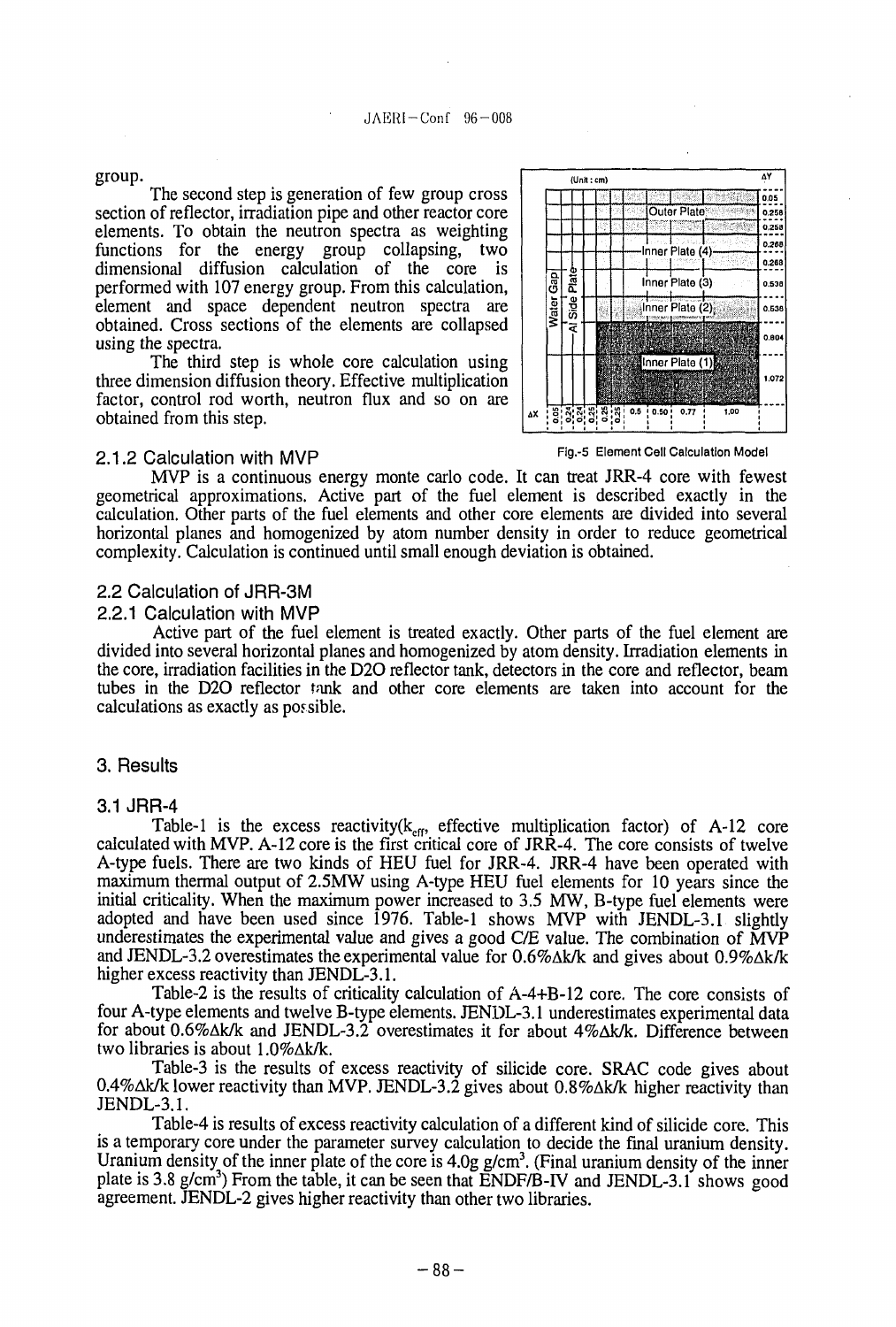## $JAERI-Conf$  96-008

|                          | JENDL-3.1              | JENDL-3.2             | <b>EXPERIMENT</b> |
|--------------------------|------------------------|-----------------------|-------------------|
| $\rm k_{eff}$            | 0.9948<br>$(0.120\%)$  | 1.0035<br>$(0.086\%)$ | 0.9972            |
| CE                       | 0.9976                 | 1.0063                |                   |
| $\Delta\rho$ (J3.2-J3.1) | $0.877$ % $\Delta$ k/k |                       |                   |

Table-1 Excess Reactivity of JRR-4 A-12 Core Calculated with MVP

## Table-2 Criticality of JRR-4 A-4+B-12 Core Calculated with MVP

|                           | JENDL-3.1             | JENDL-3.2             | <b>EXPERIMENT</b> |
|---------------------------|-----------------------|-----------------------|-------------------|
| $\mathbf{k}_{\text{eff}}$ | 0.9933<br>$(0.136\%)$ | 1.0030<br>$(0.125\%)$ | 0.9995            |
| C/E                       | 0.9938                | 1.0035                |                   |
| $\Delta\rho$ (J3.2-J3.1)  | 0.974 %Δk/k           |                       |                   |

Table-3 Excess Reactivity of JRR-4 Silicide Core

| <b>CODE</b>            | <b>SRAC</b>            |           | <b>MVP</b>             |                       |
|------------------------|------------------------|-----------|------------------------|-----------------------|
| <b>LIBRARY</b>         | JENDL-3.1              | JENDL-3.2 | JENDL-3.1              | JENDL-3.2             |
| $\rm k_{eff}$          | 1.1043                 | 1.1144    | 1.1091<br>$(0.103\%)$  | 1.1197<br>$(0.104\%)$ |
| $\Delta p$ (J3.2-J3.1) | $0.821\%$ $\Delta$ k/k |           | $0.852\%$ $\Delta$ k/k |                       |
| <b>SRAC/MVP</b>        | 0.9957                 | 0.9953    |                        |                       |

Table-4 Excess Reactivity of JRR-4 Silicide Core (II)

|                        | ENDF/B-IV | JENDL-3.2 | JENDL-3.1 |
|------------------------|-----------|-----------|-----------|
| $K_{\rm eff}$          | 1.1191    | 1.1266    | 1.1184    |
| <b>JENDL/ENDF/B-IV</b> | -----     | 1.0067    | 0.9994    |

# 3.2 JRR-3M

Table-5 is excess reactivity of initial critical core calculated with MVP. Calculation with JENDL-3.1 slightly overestimates the experimental value. JENDL-3.2 gives more than l%Ak/k higher excess reactivity than JENDL-3.1. It has been known that resonance absorption cross section of U-235 of JENDL-3.2 may be too small<sup>[7]</sup>. To confirm that the difference between two libraries is caused from U-235 or not, a calculation with JENDL-3.2 library but only the data of U-235 is changed to JENDL-3.1. As a result of the calculation, difference from the JENDL-3.1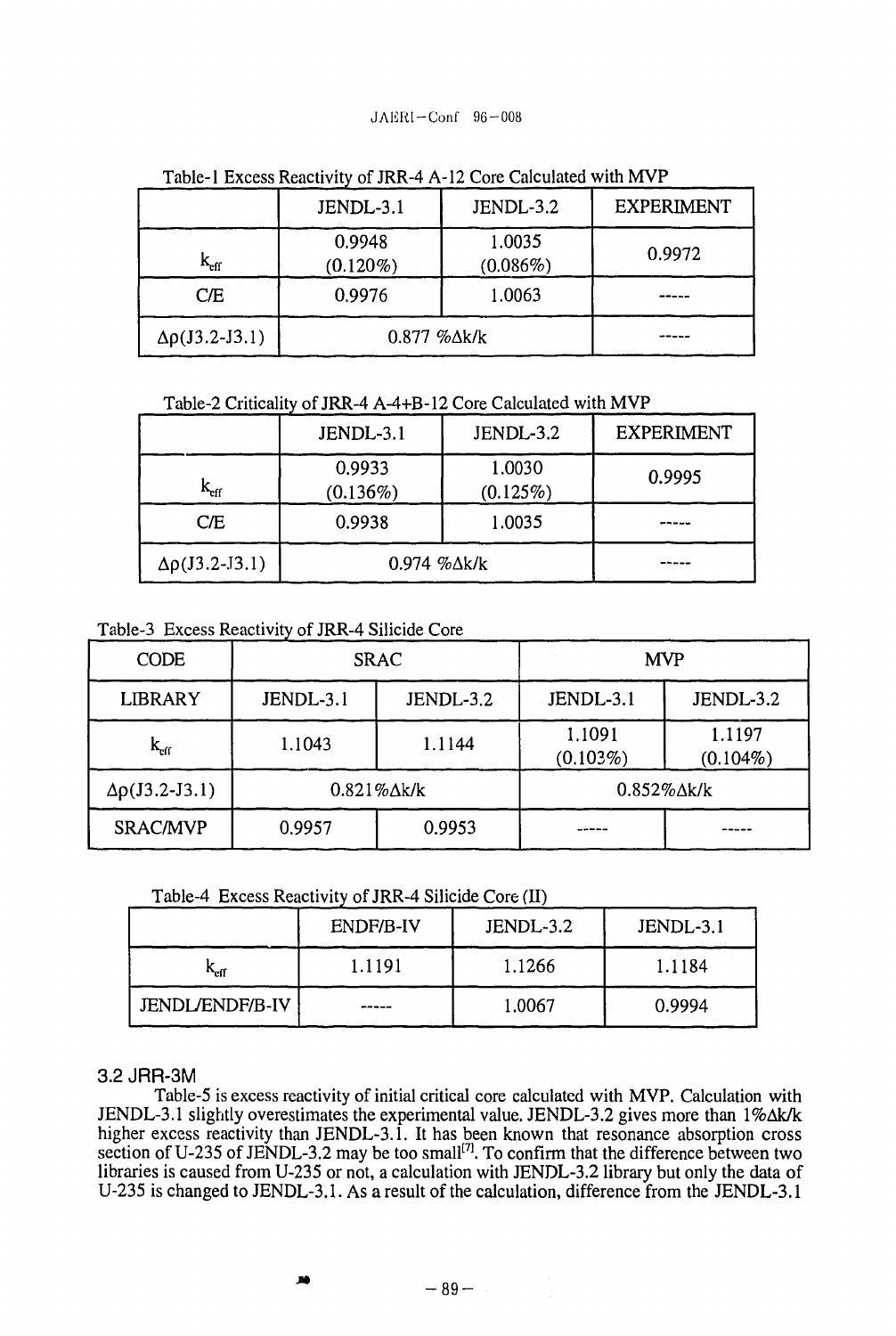calculation cannot be seen and it is confirmed that the dominant reason of the difference between two libraries is the data of JENDL-3.2.

Table-6 is results of criticality calculation of initial full core of JRR-3M. It shows same tendency as Table-5. JENDL-3.1 overestimates the experimental data and JENDL-3.2 gives about  $1\%$  Ak/k higher reactivity than JENDL-3.1. Combined library of JENDL-3.2 and U-235 of JENDL-3.1 shows good agreement with JENDL-3.1.

| <b>NUCLEAR</b><br><b>DATA</b> | <b>JENDL-3.1</b>   | JENDL-3.2<br>$235$ U of JENDL-3.1 | JENDL-3.2              | <b>EXPERIMENT</b> |
|-------------------------------|--------------------|-----------------------------------|------------------------|-------------------|
| $\rm k_{eff}$                 | 1.0018<br>(0.087%) | 1.0022<br>$(0.092\%)$             | 1.0132<br>$(0.095\%)$  | 0.9988            |
| CE                            | 1.0030             | 1.0034                            | 1.0144                 |                   |
| $\Delta\rho$ (J3.2-J3.1)      |                    | $0.040\%$ $\Delta$ k/k            | $1.123\%$ $\Delta$ k/k |                   |

Table-5 Excess Reactivity of JRR-3M First Critical Core Calculated with MVP

|  | Table-6 Criticality of JRR-3M Initial Full Core Calculated with MVP |  |  |
|--|---------------------------------------------------------------------|--|--|
|  |                                                                     |  |  |

| <b>NUCLEAR</b><br><b>DATA</b> | JENDL-3.1             | JENDL-3.2<br>$235$ U of JENDL-3.1 | JENDL-3.2              | <b>EXPERIMENT</b> |
|-------------------------------|-----------------------|-----------------------------------|------------------------|-------------------|
| $\rm k_{eff}$                 | 1.0056<br>$(0.080\%)$ | 1.0059<br>$(0.101\%)$             | 1.0156<br>$(0.091\%)$  | 0.9993            |
| CE                            | 1.0063                | 1.0066                            | 1.0163                 |                   |
| $\Delta\rho$ (J3.2-J3.1)      |                       | $0.030\%$ $\Delta$ k/k            | $0.979\%$ $\Delta$ k/k |                   |

# 4. Conclusions

Calculations on JRR-4 and JRR-3M cores with JENDL-3.1 and JENDL-3.2 libraries have been performed and followings were shown.

JENDL-3.1 gives good C/E value in almost of the calculated cases. JENDL-3.2 gives about l%Ak/k higher reactivity than JENDL-3.1. JENDL-3.1 shows good agreement with ENDF/B-IV. JENDL-2 gives higher reactivity than ENDF/B-IV and JENDL-3.1.

In case of JRR-4, JENDL-3.1 underestimates the experimental data and JENDL-3.2 overestimates it.

In case of JRR-3M, both of JENDL-3.1 and JENDL-3.2 overestimate the experimental value. Calculations with JENDL-3.2 but only the data of U-235 is changed to JENDL-3.1 have been done. The results are not different from the results of calculations with JENDL-3.1 for all nuclides. It is confirmed that difference between two libraries is caused from the U-235 data of JENDL-3.2.

## 5. Acknowledgments

The authors wish to give their great thanks to Dr. K. Tsuchihashi, Dr. T. Mori and Mr. K. Okumura for their great help to use computer codes, SRAC and MVP. Thanks are also due to the stuff of Research Reactor Technology Development Division for their valuable discussions through the course of the work.